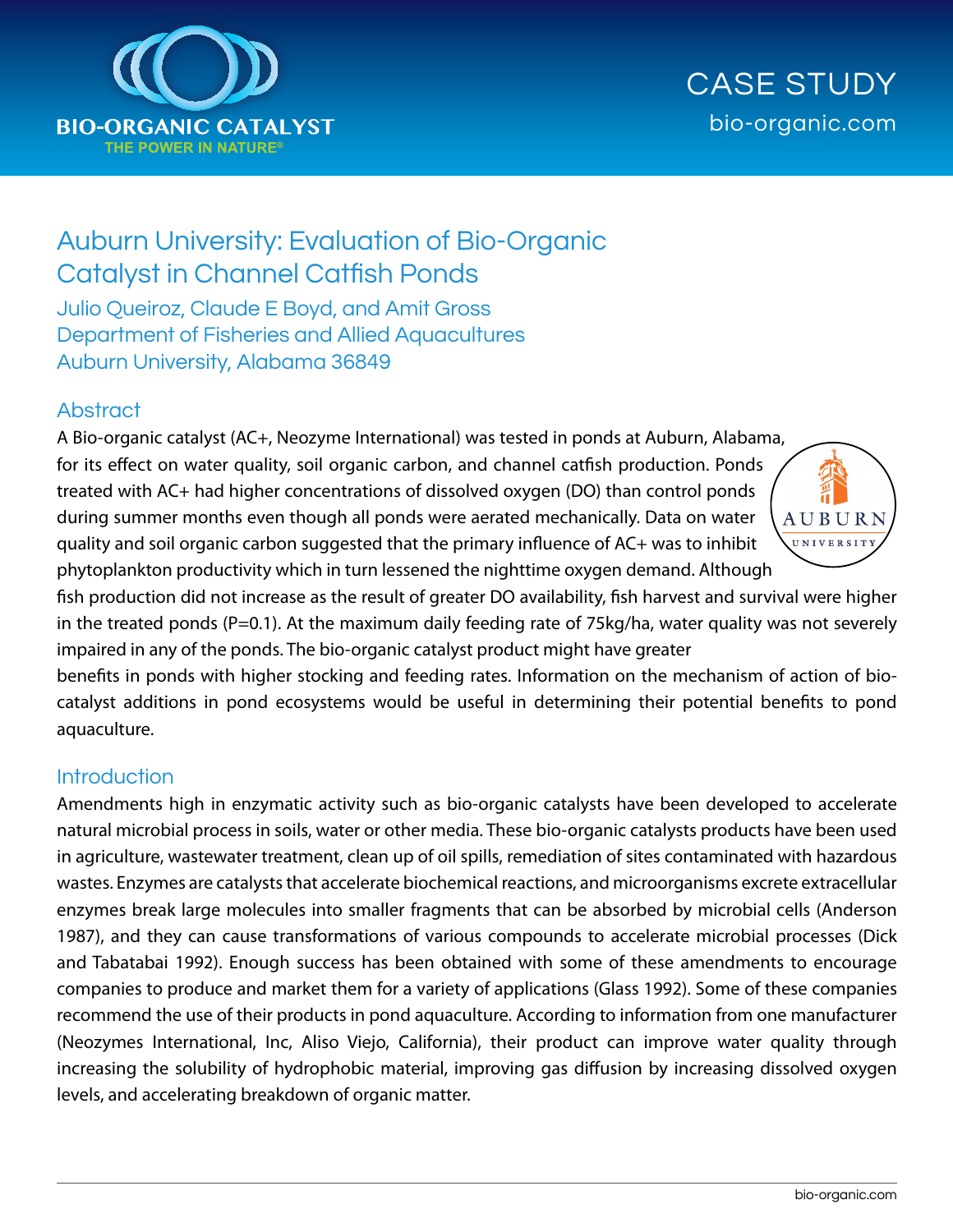Therefore, the present study was initiated to evaluate the use of this bio-organic catalyst (BOC), which contains derived catalysts, surface modifying synthetic compounds, and other proprietary ingredients, in channel catfish (Ictalurus punctatus) ponds.

# Materials and Methods

# **Ponds**

Nine 400-m2 levee ponds on the Auburn University Fisheries Research Unit (FRU) were used in this study. Ponds were square with earthen bottoms that gradually sloped from depths of about 20-40cm at the vertical edges supported by wooden or concrete walls to 130-150cm at the drains. Ponds volumes ranged from 450 to 480m3. These ponds have been used annually for experiments on water quality and pond fertilization for 25 years. Soils used for construction of these ponds were typic, Kandiudults (clayey, kaolinitic, and thermic). They are acidic, reddish brown soils of low cation exchange capacity with base saturation less than 35%, and in their native state, these soils have low concentrations of phosphorus and organic matter (McNutt 1981). Auburn, Alabama, is located at 32.5 N latitude.

The normal annual temperature is 17.2oC (normal minimum = 11.1oC; normal maximum = 23.2oC); normal annual rainfall is 1,434mm. Ponds are supplied by water from a reservoir filled by runoff from woodland (Boyd 1990). This water has total alkalinity and total hardness values below 20mg/L as CaCO3 and soluble reactive phosphorus concentrations less than 0.005mg/L. These ponds are treated most years with 500 to 1,000kg/ha of agricultural limestone to maintain adequate pH, alkalinity, and hardness.

# **Management**

The ponds were stocked at a rate equal to 15,000 channel catfish fingerlings per hectare in April 1996. The average fish weight at stocking was 10.7kg per thousand fingerlings. A 32% crude protein, pelleted feed was offered 7 days per week at 3% of body weight per day. Feeding rates were increased weekly according to an assumed feed conversion (weight of feed applied/weight gained by the fish) of 1.6. Ponds were inspected daily, and any dead fish were removed. Daily feeding rate did not exceed 75kg/ha. When this rate was reached, it was continued until fish harvest. All ponds had a 0.25-kW vertical pump aerator (Air-O-Lator Corporation, Kansas City, Missouri) connected to a timer. Aerators were operated from dusk to dawn from the end of June until harvest in October. Water levels in ponds were maintained 10-20cm below the tops of standing drain pipes to prevent overflow after rains. Water was added from a pipeline when necessary to replace evaporation and seepage losses. Ponds were drained and fish were harvested and weighed on 15 October.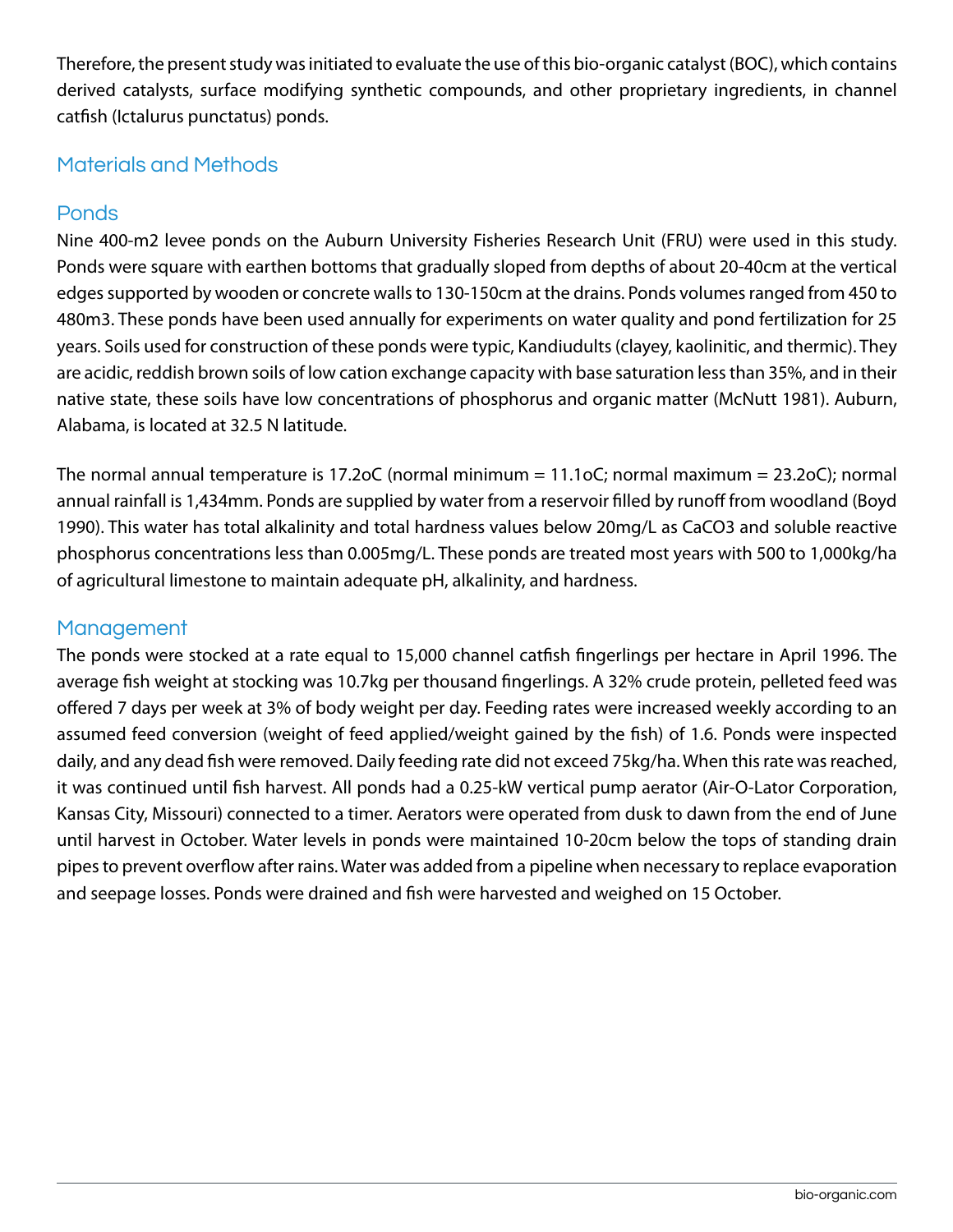## Bio-organic Catalyst Treatment

A bio-organic catalyst product marketed under the trade name AC+ was obtained from Neozymes International, Inc, Aliso Viejo, California. The experiment was designed so that the treatment applied to any given pond was not revealed until after the ponds were harvested. The researchers assigned each pond a letter (A-I) by ballot. The manufacturer bottle 960ml aliquots of AC+ to provide 2mg/L in ponds (based on 480m3 volume) and equal volumes of a placebo consisting of herbal tea that looked like AC+. Bottles were identified by letters A to I to correspond to letters assigned to ponds and the application date and shipped to Auburn University. This provided three treatments of three replications each as follows: high AC+ treatment – 2mg/L AC+ weekly (8mg/L per month); low AC+ treatment – 2mg/L AC+ one week followed by applications of placebo for three weeks (2mg/L per month); control – placebo at weekly intervals. The manufacturer sent the code for identifying bottle contents to Dr Craig, S Tucker, Delta Research and Extension Center, Stoneville, Mississippi, and he revealed it to the researchers at the end of the study. These treatments were applied between 13 May 1996 and 11 October 1996. Placebo and AC+ were splashed over pond surfaces, and the aerator was then operated for 1 hour to mix the materials with the pond waters.

#### **Measurements**

Dissolved oxygen and temperature were measured one or more times per day with a polarographic oxygen meter (Yellow Springs Instrument Company, Yellow Springs, Ohio) to verify that fish were not subjected to low oxygen stress. Water samples were collected between 0630 and 0700hr at 2 weeks intervals with a 90cm water column sampler (Boyd and Tucker 1992). Samples were taken from three places in each pond and combined to give a composite for analysis. Analyses were conducted for pH (glass electrode), total alkalinity (acidimetry), total hardness (EDTA titration), specific conductance (conductivity meter), chemical oxygen demand (potassium dichromate – sulfuric acid oxidation), biochemical oxygen demand (standard 5 day test), soluble eactive phosphorus (ascorbic acid method), total ammonia nitrogen (phenate method), chlorophy11 a (membrane filtration, acetone extraction, and spectroscopy) and bacterial abundance (standard plate count). Standard protocol was followed for these analyses (Eaton et al 1989). Nitrate was determined by the NAS reagent method (van Rijn 1993). Before stocking and 1 week before harvest, five soil samples (upper 5cm layers) were collected from each pond with a 5cm diameter core sampler. On each sampling, the samples from a given pond were combined to make a composite sample.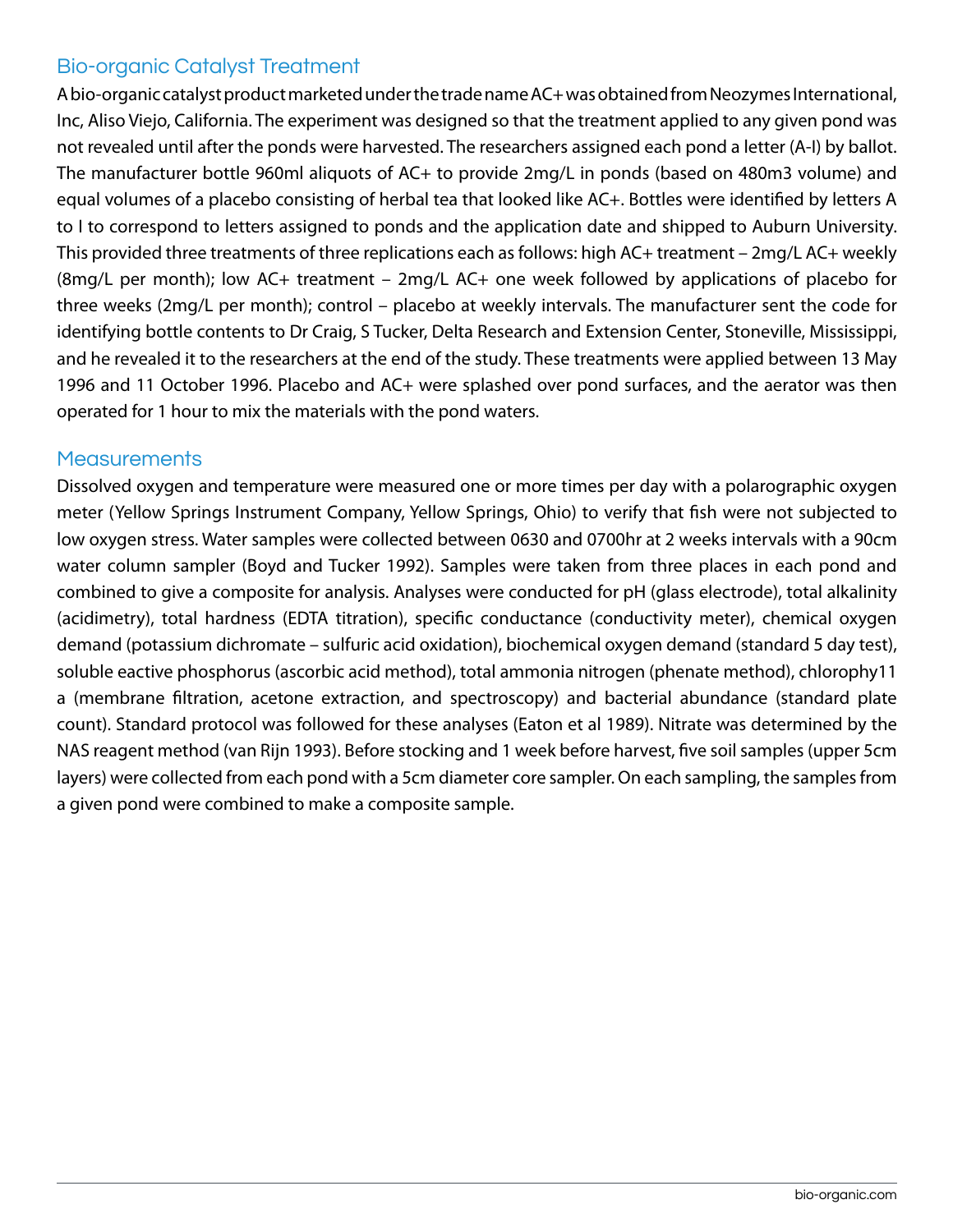Soil samples were dried at 60oC and pulverized in a hammer mill. They were analyzed for total carbon by an induction furnace carbon analyzer (Leco Corporation, St Joseph Michigan). At the harvest time, the following fish production data were collected: number and total weight of fish, percentage survival, average weight of individual fish and food conversion ratio.

## Data Analysis

Means were tested for statistical differences with Duncan's multiple range test. A large degree of variation is typically encountered in water quality and fish production variables in experiments conducted in earthen, aquaculture ponds (Boy et al 1994). Because of this large variation, the amount of replication necessary to declare significant differences at the 0.05 probability level in pond aquaculture experiments is often prohibitive. Therefore, in this study, we declared means to be different if the probability was 0.1 or less.

## Results

Total alkalinity and total hardness concentrations in pond water were between 25 and 30mg/L in May, and they increased to 35 to 40mg/L in October. Specific conductance of pond waters was within the range 75 to 105 umhos/cm and morning pH values were between 7.7 and 8.2. Morning water temperature in ponds increased from 23oC on 16 May to 29oC on 8 August and declined to 18oC by 14 October. No influence of AC+ treatment could be detected on pH, specific conductance, water temperature, alkalinity and hardness.

Because ponds were aerated nightly, dissolved oxygen (DO) concentrations were seldom less than 3mg/L. From July to September, when water temperature and feeding rates were high, DO concentrations often were 1 or 2mg/L greater in ponds treated with AC+ than in control ponds (Figure 1), but the high AC+ and low AC+ treatments were similar in DO concentration. Concentrations of soluble reactive phosphorus (SRP) were quite similar in all ponds during most of the study, but there were large increases in SRP concentration in the high AC+ treatment on two dates and in the low AC+ treatment on one date (Figure 1). On a few dates, nitrate-nitrogen (NO3-N) concentration also tended to be higher in ponds treated with AC than in control ponds. During the summer, there was a trend of greater concentrations of total ammonia nitrogen (TAN) in AC+ ponds than in control ponds (Figure 1). Also, biochemical oxygen demand (BOD) and chemical oxygen demand (COD) concentrations often were slightly lower during the summer in ponds treated with AC+ as compared to controls (Figure 1).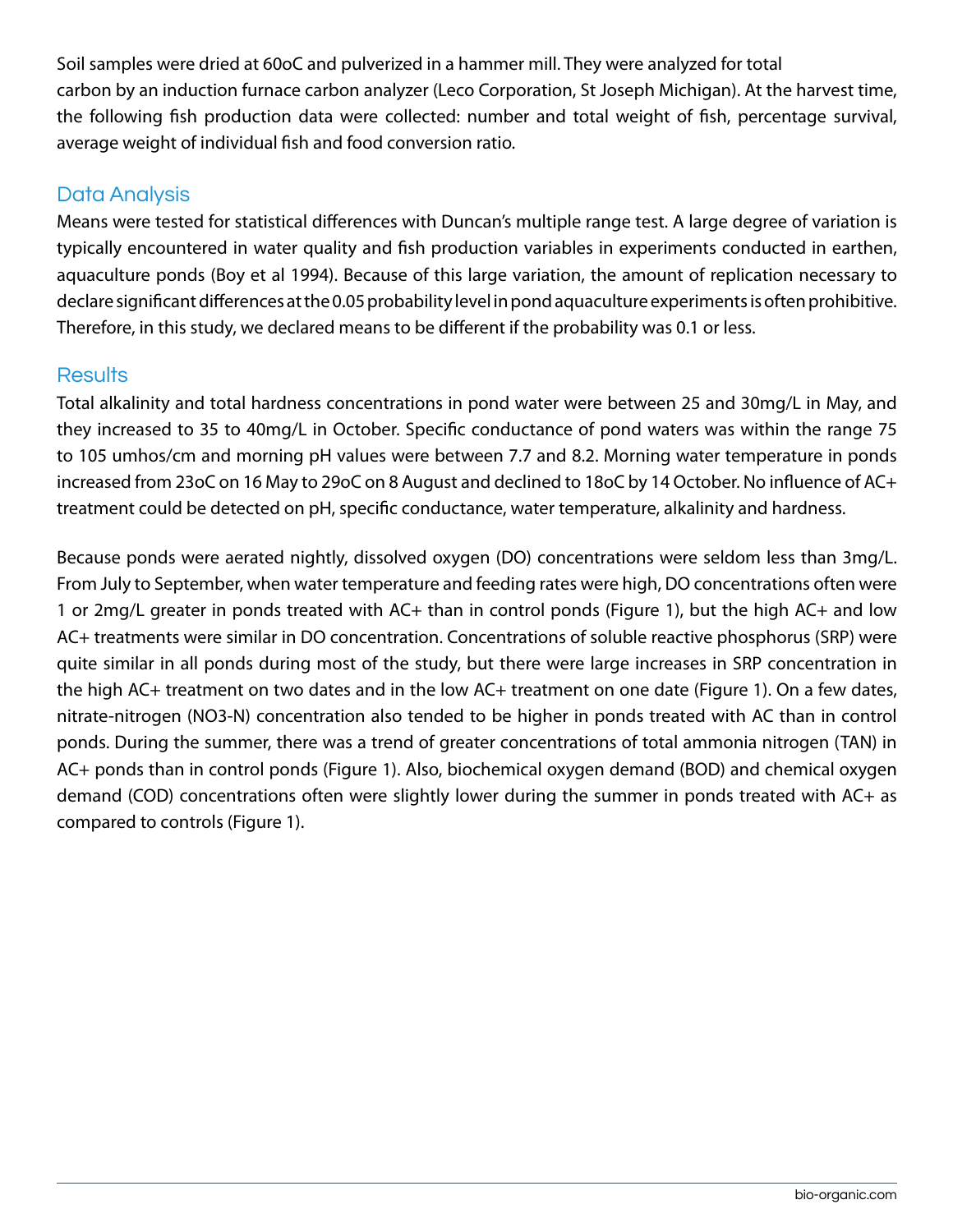Chlorophy11 a concentration (an index of phytoplankton abundance) tended to be higher during August and September in control ponds than in ponds of the AC+ treatments. From June through August, there was a trend of greater bacteria abundance in control ponds than in AC+ ponds (Figure 1). Even though trends of difference in water quality between control and AC+ ponds were detectable at certain times, grand means for treatments were similar (Table1). They only significant difference was for SRP concentration, and the difference resulted from high concentrations of SRP in AC+ ponds on a few dates.

Pond soils on the FRU do not naturally contain free calcium carbonate (McNutt 1981) and only small amounts of residual calcium carbonate could have resulted from agricultural limestone applications. Therefore, the total carbon concentrations in pond soil were considered to result primarily from organic carbon. In May, averages and standard deviations for percentages of soil carbon were as follows: control, 0.81+ 0.15; low AC+, 1.00 + 0.30; high AC+, 0.70 + 0.18. Soil carbon increased in all ponds during the study, and percentages found in October were: control,  $1.26 + 0.14$ ; low AC+,  $1.40 + 0.91$ ; high AC+,  $1.21 + 0.59$ . These data suggest that AC+ treatment did not influence the rate of increase of soil organic carbon in pond bottoms.

Fish production data are summarized in Table 2. A portion of the fish in all ponds were infected by proliferative gill disease and enteric septicemia of catfish (Edwardsiela ictaluri) and survival ranged from 56.1% in controls to 75.7% in high AC+ ponds. Nevertheless, similar amounts of feed were applied in all ponds, and fish tended to be larger at harvest in ponds that had the lowest survival. Feed conversion ration and net fish production did not differ among treatments (P<0.1).

## **Discussion**

Even though ponds were aerated during the night, there was a trend of higher DO concentrations in the ponds treated with AC+ as compared to control ponds. Differences in DO concentration were most obvious in August and September. This difference resulted because higher concentrations of COD and BOD and more phytoplankton in control ponds than in AC+ ponds caused a greater nighttime demand for oxygen in control ponds.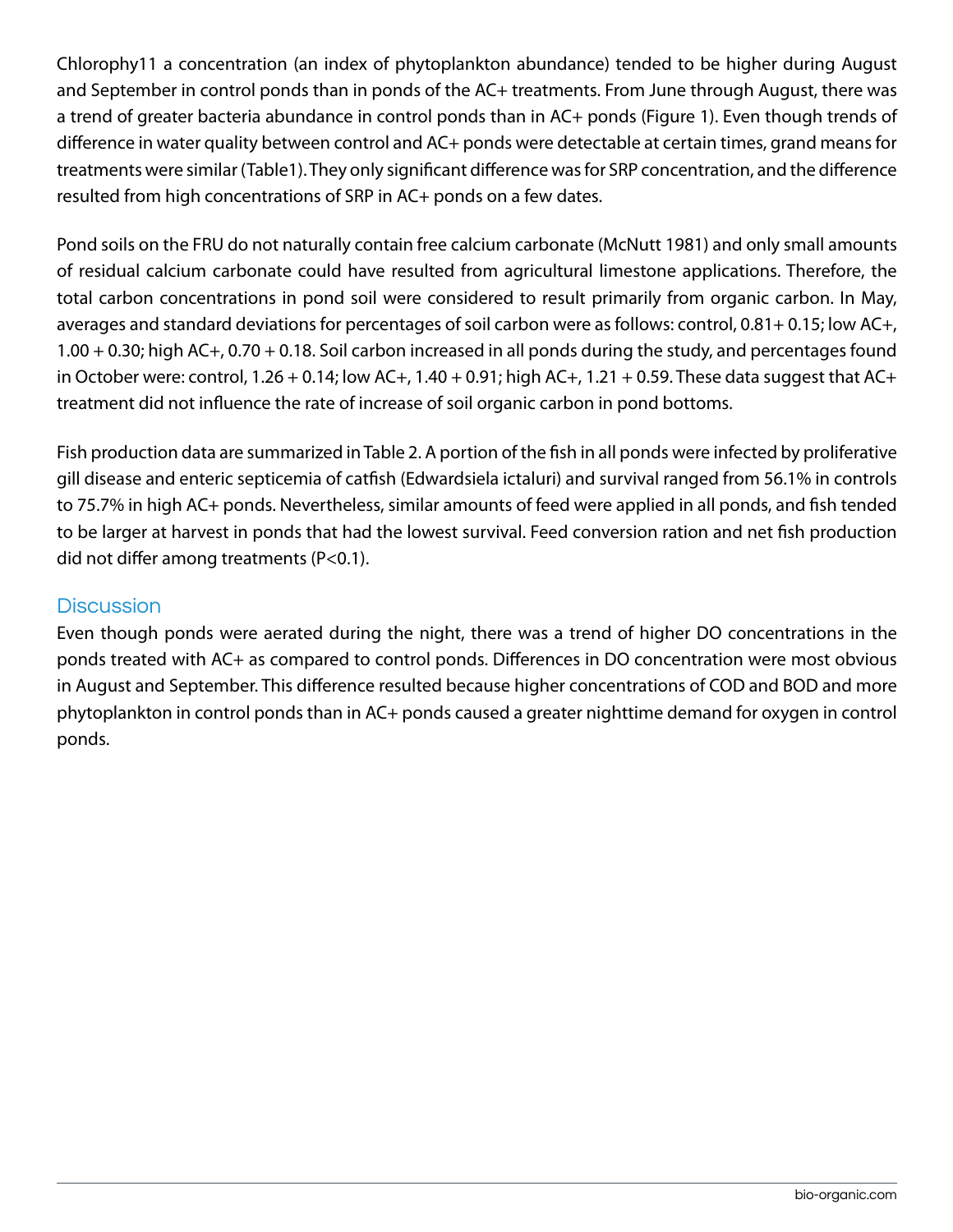One explanation for the lower oxygen demand in AC+ ponds is that additions of bioorganic catalysts accelerated the decomposition of organic matter to lower BOD and COD. This explanation is consistent with the observation that SRP, TAN and NO3-N concentration were greater in AC+ ponds, because greater decomposition would have caused more nutrient recycling. However, greater nutrient recycling should have stimulated phytoplankton productivity in the AC+ ponds, but this effect was not observed. Also, similar rates of organic carbon accumulation in pond soils of the three treatments is not consistent with enhanced decomposition of organic matter in AC+ ponds.

A more feasible explanation for the high concentration of chlorophy11 a BOD, COD at times in the control ponds is that AC+ have reduced the phytoplankton growth rate. Boyd (1973) and Boyd et al. (1978) demonstrated that BOD and COD concentrations in pond waters had a strong positive correlation with chlorophy11 a concentrations phytoplankton abundance). An increase in chlorophy11 a concentration should cause an increase in BOD and COD concentrations. Nutrient inputs to all treatments in feed were similar, and the tendency of greater nutrient concentration in AC+ ponds relative to controls could have resulted from less uptake of nutrients by smaller phytoplankton biomass in AC+ ponds instead of greater rates of nutrient recycling in AC+ ponds. Boyd and Musi (1981) showed that the rate of decline in spikes of SRP made to pond waters increased with increasing phytoplankton abundance. Tucker et al. (1984) demonstrated that TAN concentrations in fish pond waters decreased as phytoplankton abundance increase. Thus, lower nutrient concentrations and higher BOD and COD values in control ponds are consistent with the explanation that AC+ have reduced the phytoplankton abundance. Further support of the effects of AC+ on phytoplankton growth rates comes from the claim by the manufacturer that AC+ can be used to reduce the abundance of nuisance algal growth in water. Because of the proprietary name of AC+, its composition was not divulged by Neozymes International. Without this information, one cannot speculate on the mechanism by which AC+ might have influenced phytoplankton growth.

Differences on fish harvest and survival were observed (Table 2). These results could be related to the action of the AC+, however the high variation between the ponds due to the few replicates used and the disease that has occurred requires further investigations. The improvement in DO concentration in AC+ ponds did not cause greater fish production. This is not surprising because the stocking rate was conservative and the feeding rate did not exceed 75kg/ha per day. When mechanical aeration is used, dangerously low DO concentration, excessive TAN concentration, and other water quality impairment seldom occurs unless feeding rates exceed 100 to 120kg/ha per day (Boyd 1990; Tucker and Boyd 1995).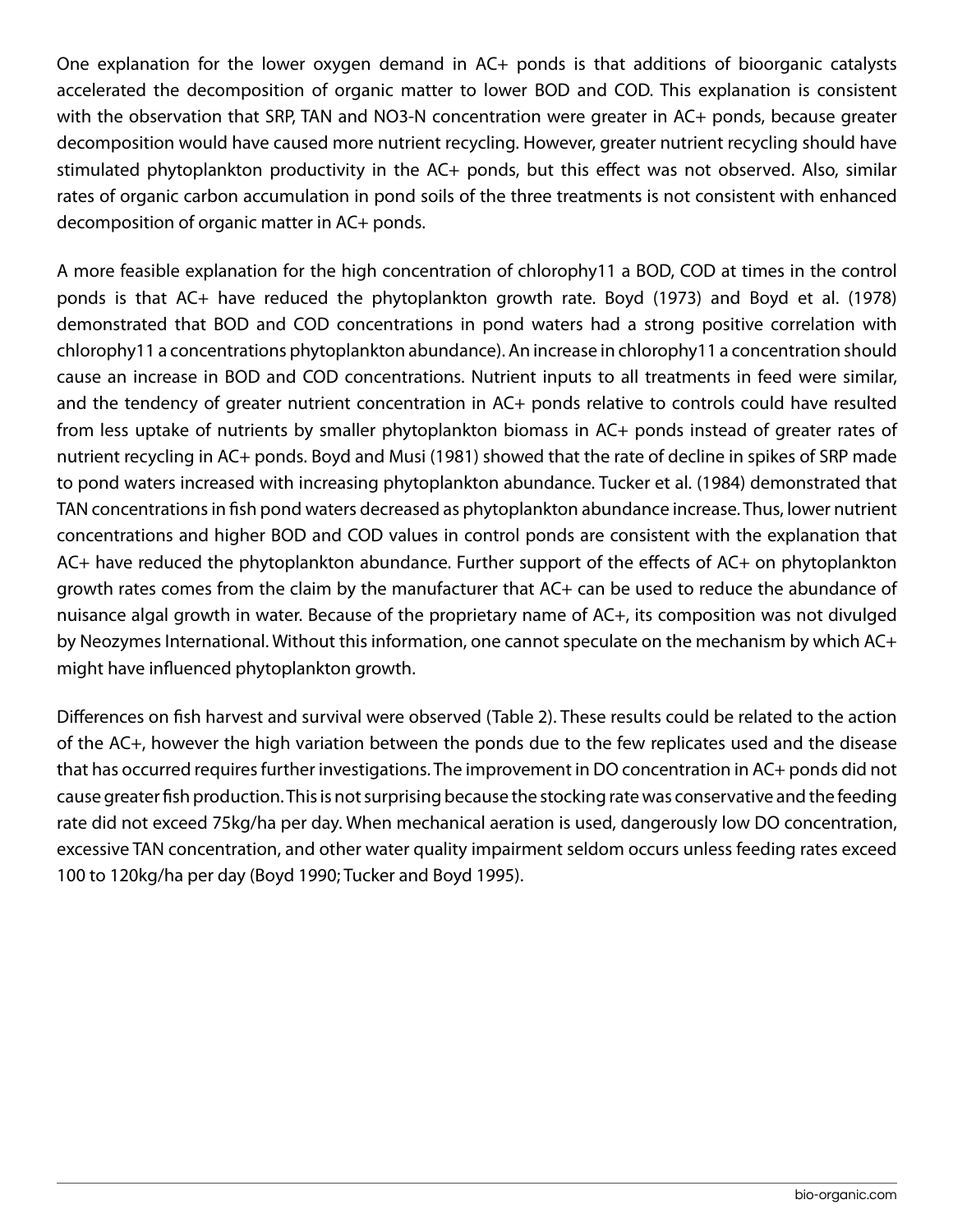The likelihood of water quality improvement and enhanced fish production through the use of bio-organic catalysts supplementation would be greater in ponds where stocking and feeding rates are high enough to cause more severe water quality deterioration than observed in the present study. Although there were not marked differences in water quality or fish production data between the low and high AC+ treatments, it seems better to use weekly treatments. The biocatalyst molecules probably slowly degrade to non-functional form and more frequent application would provide a more constant concentration of bio-catalysts.

This study shows that bio-organic catalysts supplementation can effect improvement in water quality even in aquaculture ponds stocked and fed at conservative rates. Further studies are needed to show if larger benefit can be achieved in ponds where stocking and feeding rates are higher and water quality conditions are more critical.

Information on the mechanisms of action of extracellular enzyme additions in ponds would also be useful in assessing the potential benefits of these products and defining the conditions under which they can be effective.

## Table 1

Grand means of water quality data collected from channel catfish ponds treated with extracellular enzymes at 4 week intervals (low AC+), weekly intervals (high AC+) and controls. There were three replications of each treatment.

|                                      | <b>Treatment</b> |          |                    |
|--------------------------------------|------------------|----------|--------------------|
| Variables                            | Low $AC+$        | High AC+ | Control            |
| Dissolved Oxygen (mg/L)              | 5.25a            | 5.59a    | 52.26a             |
| Soluable Reactive Phosphorus (mg/L)  | 0.039a           | 0.038a   | 0.020 <sub>b</sub> |
| Total Ammonia Nitrogen (mg/L)        | 0.45a            | 0.35a    | 0.25a              |
| Nitrate Nitrogen (mg/L)              | 0.18a            | 0.13a    | 0.09a              |
| Chemical Oxygen Demand (mg/L)        | 23.5a            | 19.0a    | 25.1a              |
| Biochemical Oxygen Demand (mg/L)     | 7.8a             | 7.8a     | 8.12a              |
| Chlorophy $11$ a ( $\mu$ g/L)        | 64.5 a           | 54.5 a   | 62.2a              |
| Bacterial Abundance (cells/mL x 102) | 10.5a            | 11.7 a   | 13.0a              |

*a,b Means indicated by the same letter did not differ significantly at P = 0.1. Horizontal comparisons only.*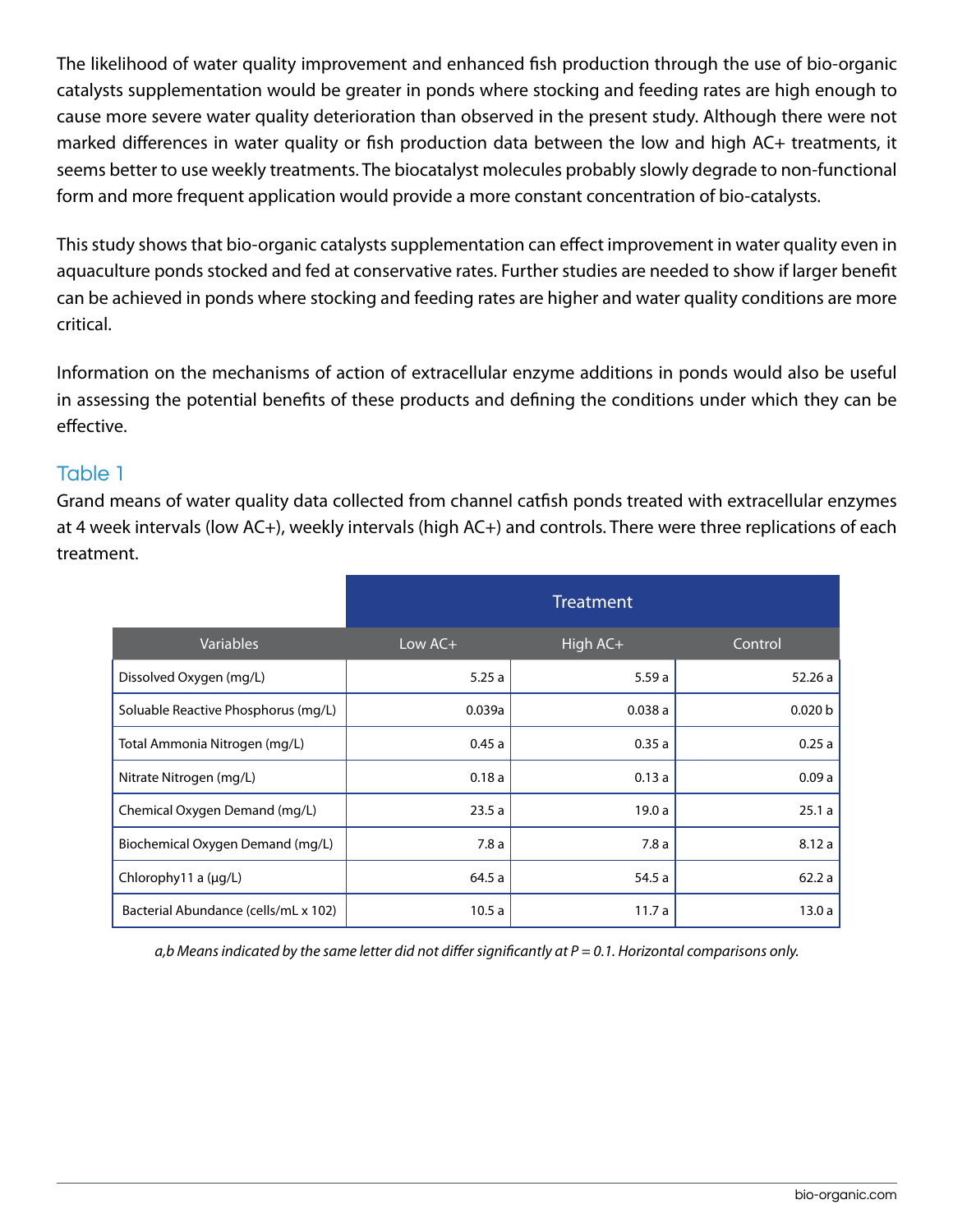# Table 2

Average channel catfish production data for ponds treated with extracellular enzymes at 4 week intervals (low AC+), weekly intervals (high AC+) and controls. There were three replications of each treatment.

|                                    | <b>Treatment</b> |          |                   |
|------------------------------------|------------------|----------|-------------------|
| <b>Variables</b>                   | Low $AC +$       | High AC+ | Control           |
| Stocking rate (number/ha)          | 15,000 a         | 15,000 a | 15,000 a          |
| Feed input (kg,ha)                 | 6,128a           | 6,298a   | 6,008a            |
| Fish harvested (number/ha)         | 10,225 a         | 11,350 a | 8,425 b           |
| Survival (%)                       | 68.2 ab          | 75.7 a   | 56.1 <sub>b</sub> |
| Average harvest weight per fish(g) | 342 a            | 328a     | 400 a             |
| Net production (kg/ha)             | 3,502a           | 3,728a   | 3,301a            |
| Fee conversion ratio               | 1.75a            | 1.77a    | 1.82a             |

*a,b Means indicated by the same letter did not differ significantly at P = 0.1. Horizontal comparisons only.*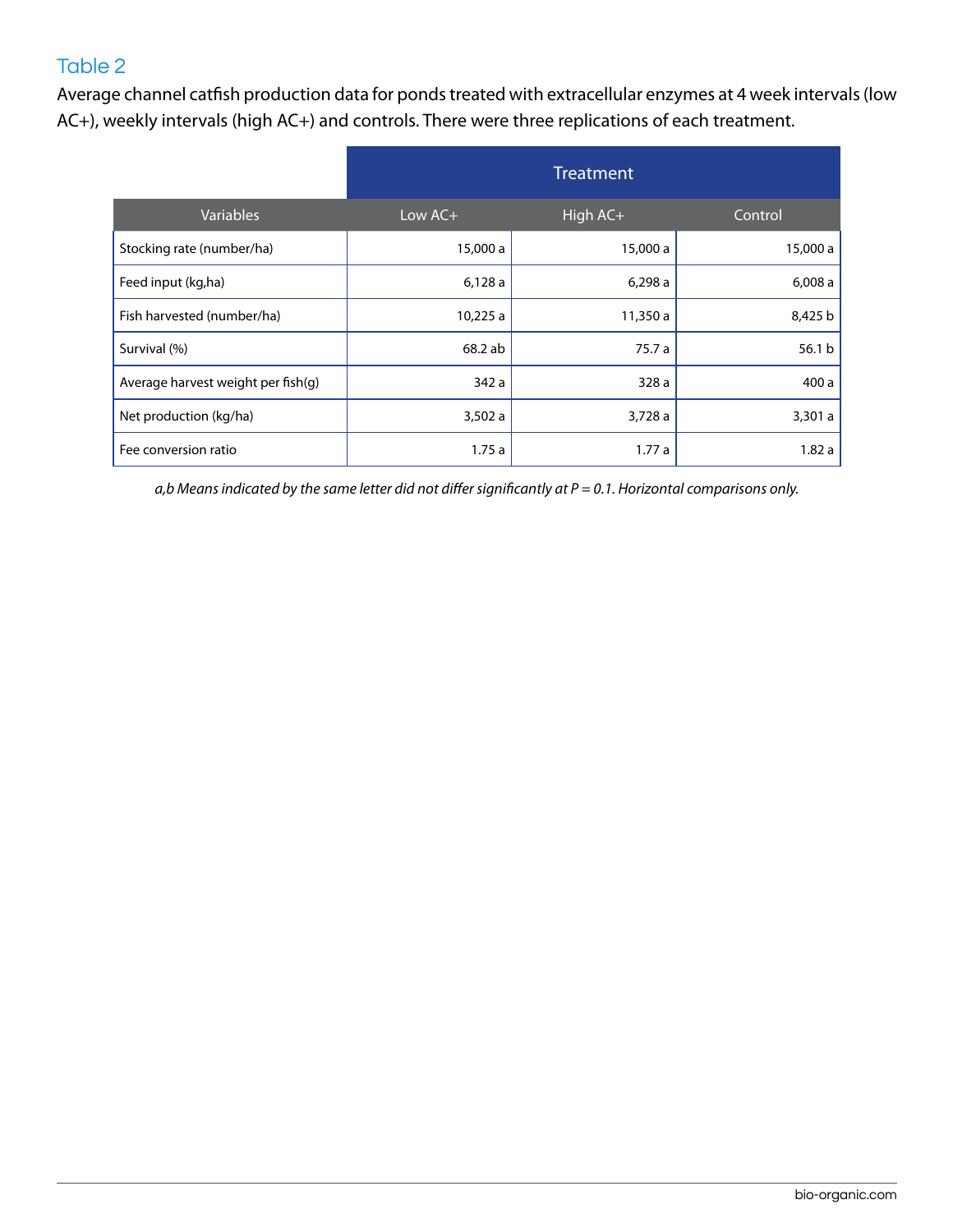FIGURE 1 Average water quality parameters that were measured biweekly in earthen catfish ponds in the fisheries research unit, Auburn Alabama between May to October 1996.